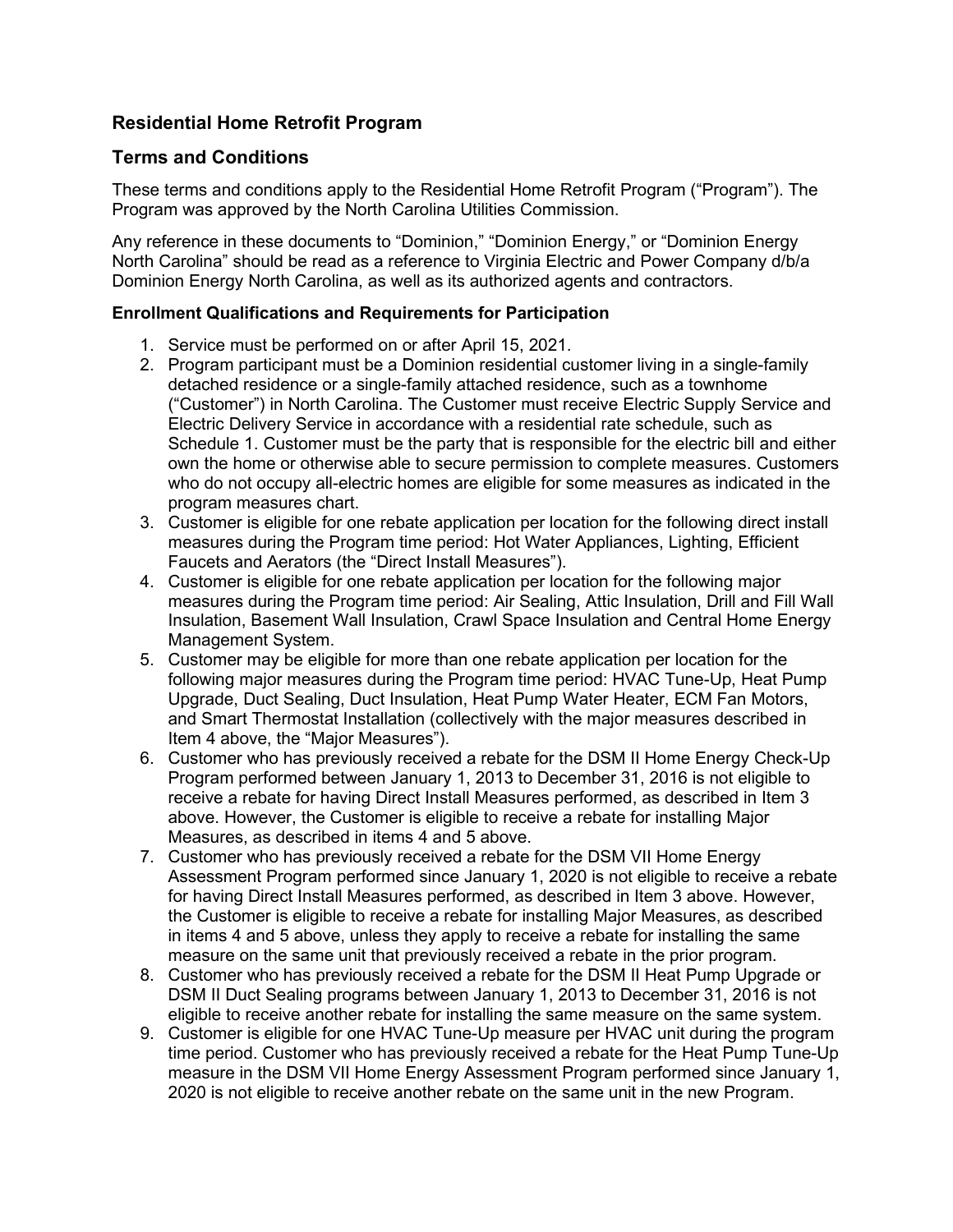HVAC units in operation for less than six (6) months are not eligible to receive a HVAC Tune-Up. Geothermal heat pump units do not qualify. Units must be in working condition prior to tune-up. Any deficiencies identified during the tune-up, including refrigerant charge, must be corrected and noted by technician on the rebate application in order for Customer to qualify for the rebate program.

- 10. Customer is eligible for one Heat Pump Upgrade measure per unit during the program time period. Customer who has previously received a rebate for the Heat Pump Upgrade measure in the DSM VII Home Energy Assessment Program performed since January 1, 2020 is not eligible to receive another rebate on the same unit in the new Program. Simultaneous participation in the HVAC Tune-Up and Heat Pump Upgrade measures on the same unit is prohibited.
- 11. Work must be completed by a participating contractor that is in Dominion's network when the work begins.
- 12. Dominion and/or its designees including program administrators and evaluation contractors reserve the right to review installations to verify completion and measure energy savings to ensure compliance with all Program requirements. Such reviews will be made at a time convenient to the Customer. Denial of such verification or misrepresentation of installation location or measure eligibility may result in forfeiture of the rebate.
- 13. Service must be completed in accordance with all laws, codes and other requirements applicable under federal, state and local authority.
- 14. The Customer understands that it may be contacted by Dominion via survey or questionnaire to provide feedback regarding Customer satisfaction with the program.
- 15. Dominion retains the right to deny participation to Customer for failure to comply with the enrollment qualifications and requirements for participation.

### **Payment**

- 1. Rebate application must be submitted within 45 days of the service date. The contractor submits the rebate application for the Home Retrofit Program. Failure to provide any of the required information will delay processing of Customer's application and could result in nonpayment. It is the responsibility of the Customer to assure that all requirements for the rebate are met. Dominion retains the right to deny participation to Customer for failure to comply with the enrollment qualifications and requirements for participation.
- 2. Rebate payments are based on the date of service. Customers must abide by the rules and rebate levels in effect on the date of service.
- 3. Payment will be issued to the account holder and mailing address on record with the utility unless the Customer has authorized in writing that payment be made to the contractor specified in this document.
- 4. Please allow up to 90 days from the date all required information is received to process your rebate.
- 5. Customer is urged to seek appropriate consultation concerning any tax liabilities that could be associated with the receipt of the rebate and any other Program benefits.

### **Other Requirements**

- 1. Program procedures, requirements and rebate levels are subject to change or cancellation without notice and are subject to Program funds being available and regulatory approval.
- 2. Dominion, its parents, subsidiaries, employees, affiliates and agents assume no responsibility for, and make no representations (express or implied) about the performance of the equipment or equipment warranty for equipment supplied or serviced